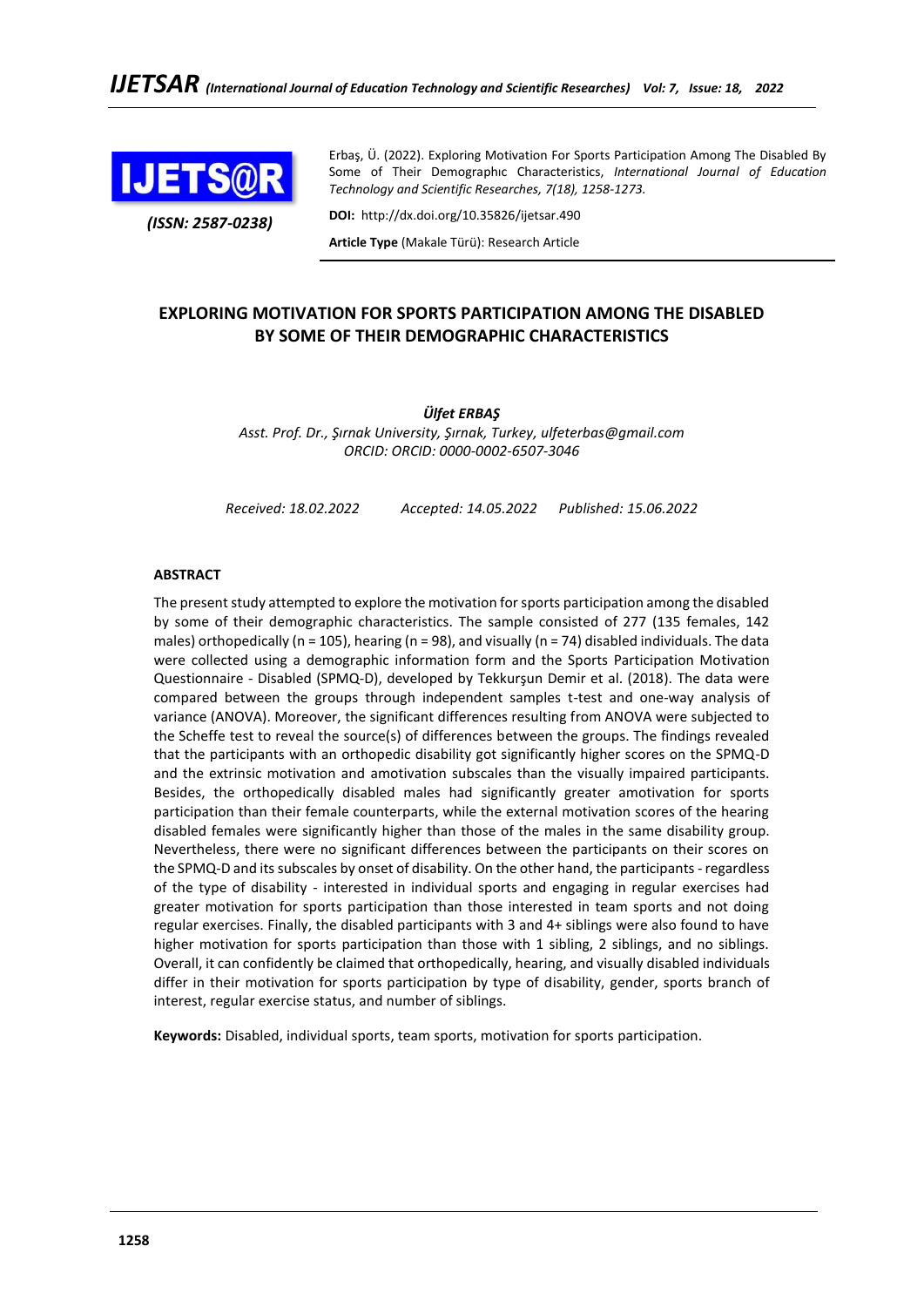#### **INTRODUCTION**

The changing contemporary world also witnesses alterations to everyday concepts and their definitions. Among such concepts, disability may be the prevailing one. Thanks to substantial changes to the definition and classification system for disability worldwide, the concept has gone through transformations in Turkey. Therefore, disability is now shown as the challenges in senses (vision, speech, and hearing), mental processes (learning/doing simple four operations and remembering/concentration compared to peers), and mobility (carrying, walking, going up and down stairs, and holding). Those with great difficulty in at least one of these areas are now considered disabled (EYİB, 2022). Today, while 1 billion of the world's population - about 15% consist of the disabled, there are approximately 9 million people with disabilities in Turkey, corresponding to about 13% of the population (EYHGM, 2020). The findings of the Turkey Disability Survey suggested that a life detached from normal life, education, and employment and all dependent on others is now perceived as "normal" by the disabled, and the disabled in Turkey are on the way to being "completely" isolated from society (Erbaş, Gümüş & Talaghir, 2021).

Disadvantages occurring due to limited mobility and mental and emotional losses arising from congenital or postnatally acquired defects often affect the disabled's quality of life, social interactions, and participation in social life. Sports prevails to minimize the impacts of such disadvantages among the disabled, raise awareness and positive perspectives on their differences, and create opportunities for them to adapt to society. The World Health Organization recommends that all individuals aged 18-64 should participate in at least 10 minutes of moderate-intensity physical activity per week for a total of 150 minutes. However, 30% of the world's adult population seems to remain away from adopting such a recommendation. Moreover, physical activity levels are even rare among those with physical disabilities (Declerck et al., 2021). While 44% of the disabled participate in sports in the United States, this rate is around 37.6% in the Netherlands (Jaarsma, 2014). The previous research proposed that physical inactivity is observed 4.5 times more among the disabled than non-disabled people (Demirel, Kayıhan, Özmert & Doğan, 2014). Most people with physical disabilities may be unable to exercise regularly, increasing the likelihood of secondary health problems. Besides, factors facilitating and hindering sports participation highly depend on age and type of disability. Thus, selecting a suitable sports branch for physically disabled individuals is likely to increase their sports participation (Jaarsma, Dijkstra, Geertzen & Dekker, 2014).

The barriers to the disabled's participation in physical activities are led mainly by environmental and physical factors. While environmental factors include the lack of support from or restrictive behavior of family, friends, society, and companions, physical factors are related to inadequate facilities, transportation, and materials. Besides, financial causes, disability status and psychological factors are defined within individual factors against sports participation (Esatbeyoğlu & Karahan, 2014; Jaarsma, Dijkstra, Geertzen & Dekker, 2014). Barriers and facilitators to sports participation often depend on age and type of disability, which should be inquired about when advising people about sports (Jaarsma, Dijkstra, Geertzen & Dekker, 2014). Ultimately, the benefits of sports participation for people without physical disabilities are similar to those with physical disabilities. In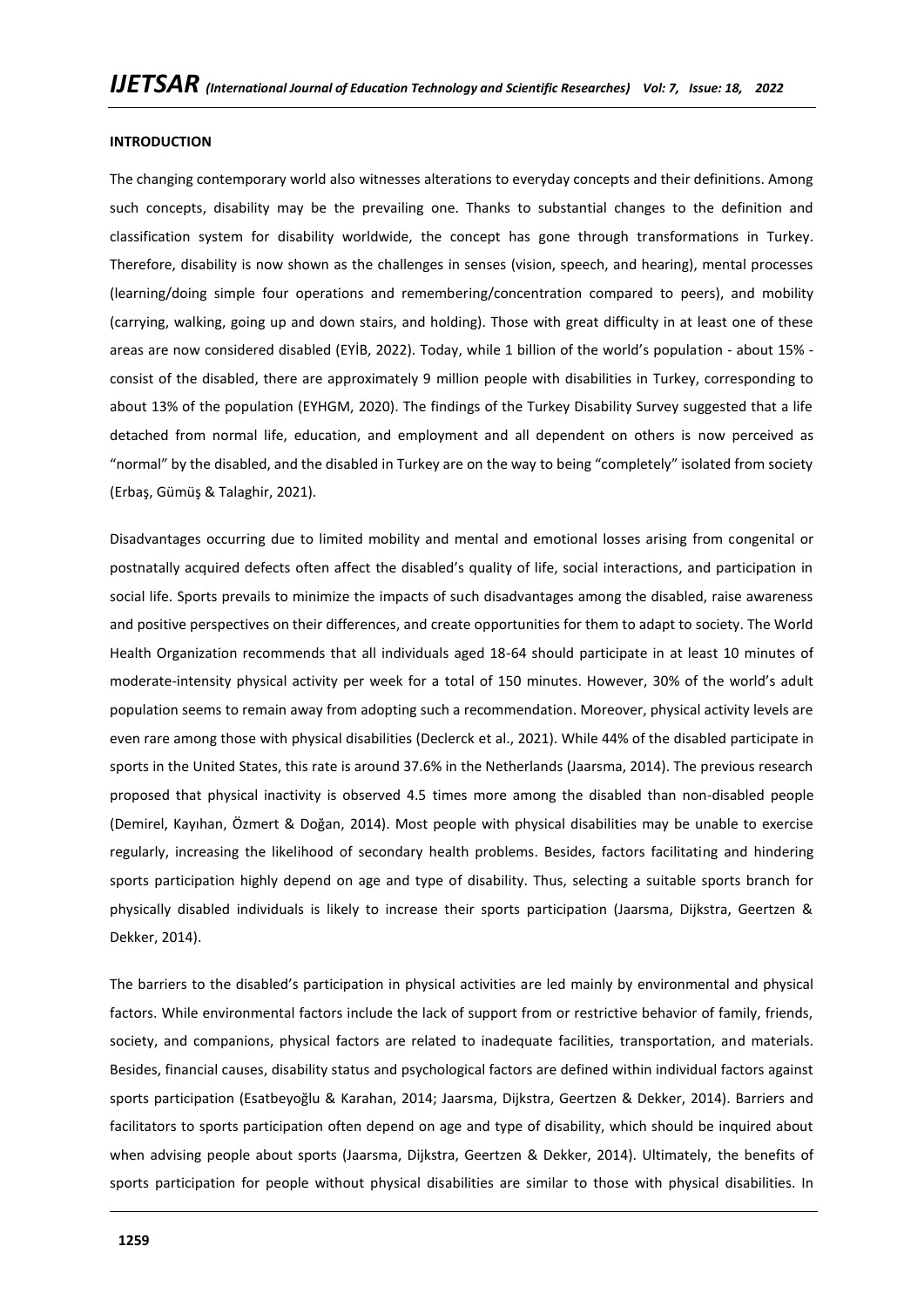addition to the health benefits of sports, the literature frequently mentions its psychosocial benefits for people with physical disabilities, such as better balance and entertainment, social relations, acceptance of disability, and increased self-confidence (Tenenbaum & Eklund, 2007; Martin, 2006; Ellis, Kosma & Cardinal, 2007; Bauer & McCubbin, 2007).

Sports is also a part of the rehabilitation process of the disabled and helps motivate them. Motivation for sports is particularly a remarkable component providing a psychological background for athletes' performance achievements. An athlete often has motivation on the basis of the correlation between their needs and own abilities and the specific characteristics of a particular sports branch, which is also the case for the disabled (Boiko & Babych, 2014). Considering the motivation based on orientation to sports, it seems important to realize the sources of motivation for sports participation, particularly for the disabled. In this regard, motivation is claimed to be affected by intrinsic, extrinsic, and non-motivational sources. While intrinsic motivation enables one to take action to have pleasure from their work, interests, curiosity, and needs within their own decisions to attain their goals, extrinsic motivation involves taking action to please others, being appreciated by people, receiving awards and medals, being applauded, and avoiding punishment (Tekkurşun Demir & İlhan, 2020). Nonmotivational sources refer to one's inability to perceive the connection between the behavior they exhibit and the consequences of the behavior and, eventually, the lack of motivation (Emamvirdi, Hosseinzadeh, İlhan & Çolakoğlu, 2020).

The disabled may confront some barriers to sports participation due to personal, social, and environmental factors. In addition, the disabled cannot benefit from the same opportunities to participate in sports activities as healthy individuals do. In order to close such gaps, the disabled should be freed from the barriers to sports participation, encouraged to do sports, and enjoy high motivation for sports participation (Yilmaz, Kirimoğlu & Mirze, 2020; Erbaş, Gümüş & Talaghir 2021). At this point, it is of great importance to uncover the motives for encouraging the disabled for sports participation. Ultimately, the present study aimed to explore the motivation for sports participation among the disabled by some of their demographic characteristics and, thus, reveal the factors affecting their motivation for sports participation.

## **METHOD**

## **Research Design**

This study employed a survey design. Survey research refers to a particular type of research design applied in studies carried out on larger samples to seek participants' views on a subject or event or reveal their interests, skills, abilities, attitudes, and similar characteristics (Fraenkel, Wallen & Hyun, 2006). The primary goal of survey research is to describe the current situation. Since this type of research is often built on a large amount of data, researchers work by performing statistical operations on the data from large samples (Karasar, 2009).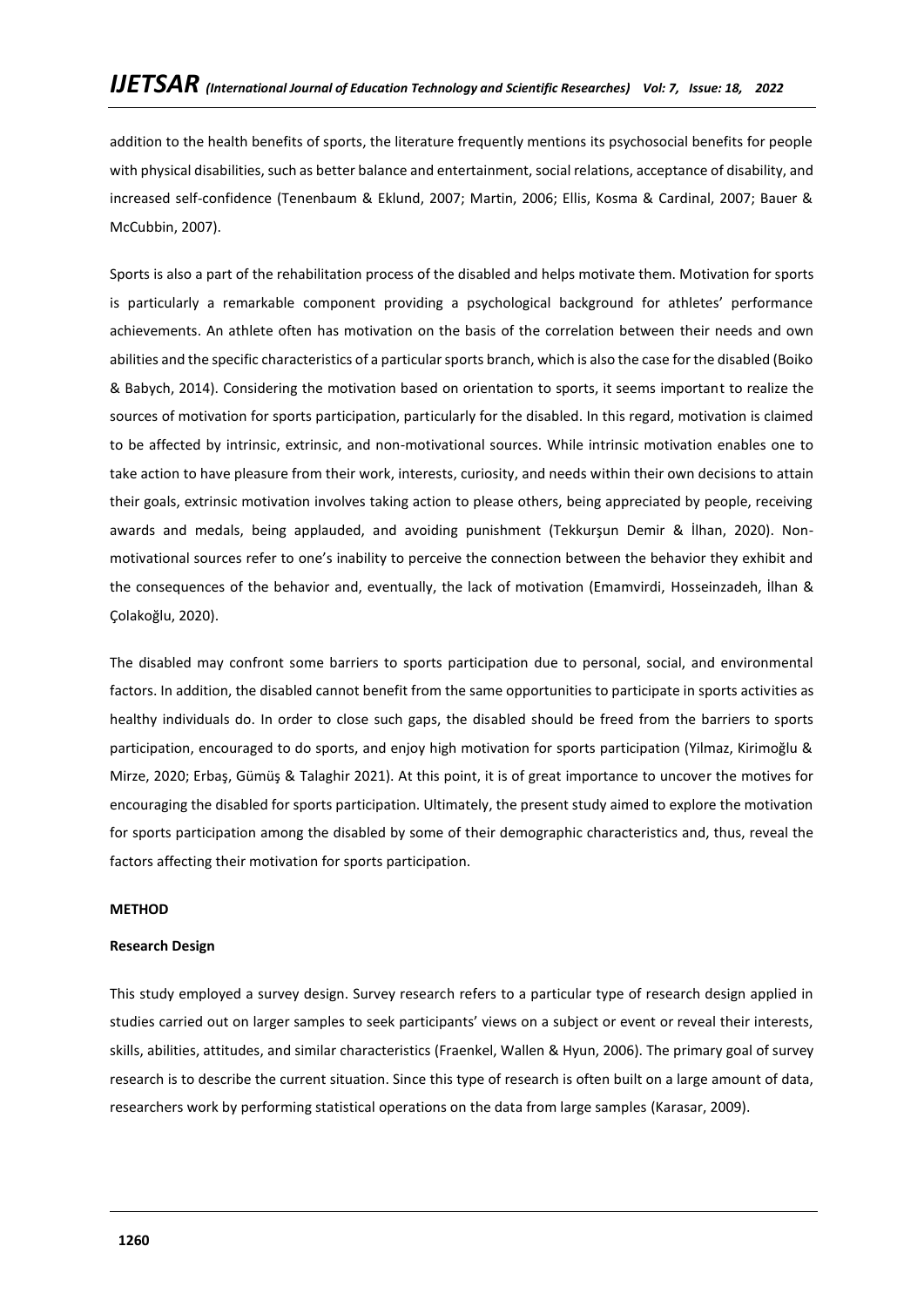#### **Sample**

The sample of the study consisted of orthopedically ( $n = 105$ ), hearing ( $n = 98$ ), and visually disabled ( $n = 74$ ) individuals aged 18-27 years living in Bagcilar, Istanbul. There was a total of 277 voluntary participants, 51.3% (n  $= 142$ ) were males and 48.7% (n = 135) were females.

#### **Data Collection Tools**

The data were collected using a demographic information form and the Sports Participation Motivation Questionnaire-Disabled (SPMQ-D).

*Demographic Information Form:* Designed by the researcher, it is a self-report form to collect participants' demographic information such as gender, type and onset of disability, sports branch of interest, and regular exercise status.

*Sports Participation Motivation Questionnaire-Disabled (SPMQ-D):* Developed by Tekkurşun Demir, İlhan, Esentürk and Kan (2018), the SPMQ-D is a 5-point Likert-type scale consisting of 22 items within 3 subscales: Intrinsic Motivation (12 items), Extrinsic Motivation (5 items), and Amotivation (5 items). There are reversecoded items in the amotivation subscale. The internal consistency coefficient of the SPMQ-D and its subscales were calculated to be ,848.

#### **Normality of Data and Sample Size**

It is well-known that sample size highly affects the statistical choices in data analysis. In the literature, the data in research with a sample size of 30 and above are considered to show almost normal distribution. In this study, the normality of distribution was checked by resorting to skewness-kurtosis values. As in the table below, the values between -1.5 and +1.5 are considered proof of the data showing normal distribution (Tabachnick & Fidell, 2013).

|                             | N   | м    | Mdn. | Min. | Max. | <b>Skewness</b> | SE   | <b>Kurtosis</b> | SΕ   |
|-----------------------------|-----|------|------|------|------|-----------------|------|-----------------|------|
| SPMQ-D Total                | 277 | 3.53 | 3.55 | 1.95 | 4.82 | $-.079$         | .146 | $-065$          | .292 |
| <b>Intrinsic Motivation</b> | 277 | 3.76 | 3.75 | 2.08 | 5.00 | $-.054$         | .146 | $-.127$         | 292  |
| <b>Extrinsic Motivation</b> | 277 | 3.56 | 3.60 | 1.60 | 5.00 | $-189$          | .146 | $-.120$         | .292 |
| Amotivation                 | 277 | 297  | 3.00 | 1.20 | 4.40 | $-214$          | 146  | 560.            | 292  |

**Table 1.** Skewness and Kurtosis Values of the Participants' Scores

Skewness values' being within the limits of  $\pm 1$  can be interpreted as that relevant scores do not show a significant deviation from the normal distribution (Büyüköztürk, 2013). As shown in Table 1, the research data showed normal distribution; therefore, parametric tests were performed on the data. The table also presents the descriptive statistics belonging to the scores on the SPMQ-D and its subscales. The data were presented as frequency, mean, standard deviation, and minimum-maximum. Accordingly, the participants were found to have a mean score of 3.53 on the SPMQ-D, 3.76 on the intrinsic motivation subscale, 3.56 on the extrinsic motivation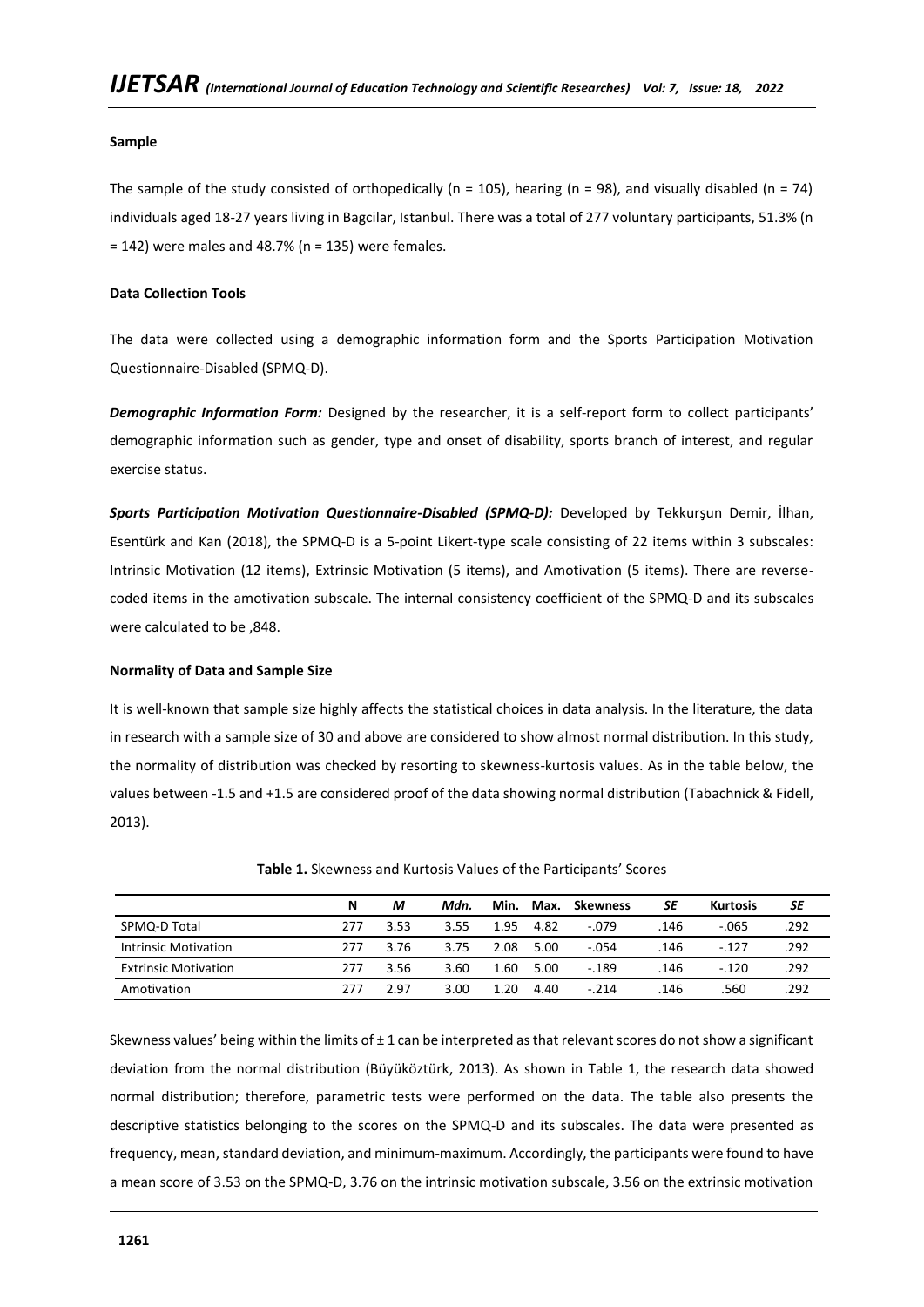subscale, and 2.97 on the amotivation subscale. Independent samples t-test and one-way analysis of variance (ANOVA) were performed to compare the participants' scores by research variables.

## **Ethical Considerations**

The research all followed the principles of publication ethics and scientific research and gathered the data upon the voluntary consent of the participants. Moreover, the Research Ethics Committee of Sirnak University granted ethical approval to the study (03.23.2022, 2022/49, #E.33144).

## **FINDINGS**

| <b>Variables</b>          |                         | f   | %     |
|---------------------------|-------------------------|-----|-------|
|                           | Male                    | 142 | 51.30 |
| Gender                    | Female                  | 135 | 48.70 |
|                           | <b>Total</b>            | 277 | 100   |
|                           | Orthopedically disabled | 105 | 37.90 |
|                           | Hearing disabled        | 98  | 35.40 |
| <b>Type of disability</b> | Visually disabled       | 74  | 26.70 |
|                           | <b>Total</b>            | 277 | 100   |
|                           | Congenital              | 177 | 63.90 |
| Onset of disability       | Postnatally acquired    | 100 | 36.10 |
|                           | <b>Total</b>            | 277 | 100   |
|                           | 1                       | 74  | 26.70 |
|                           | $\overline{2}$          | 86  | 31.00 |
|                           | 3                       | 57  | 20.60 |
| <b>Number of siblings</b> | $4+$                    | 52  | 14.80 |
|                           | None                    | 19  | 6.90  |
|                           | <b>Total</b>            | 277 | 100   |
|                           | Individual sports       | 175 | 63.20 |
| Sports branch of interest | Team sports             | 102 | 36.80 |
|                           | <b>Total</b>            | 277 | 100   |
|                           | Yes                     | 128 | 46.20 |
| <b>Regular exercise</b>   | No                      | 149 | 53.80 |
|                           | <b>Total</b>            | 277 | 100   |

#### **Table 2.** Participants' Demographic Characteristics

Table 2 presents the participants' demographic characteristics. The research was carried out on a total of 277 voluntary participants, 142 males (51.30%) and 135 females (48.70%), with an orthopedic (n = 105, 37.90%), hearing (n = 98, 35.40%), and visual (n = 74, 26.70%) disability. More than half of the participants (63.90%) reported being disabled due to prenatal factors. Considering the number of siblings, 74 (26.70%) had a single sibling, 86 (31%) had 2 siblings, 57 (20.60%) had 3 siblings, 52 (14.80%) had 4+ siblings, and 19 (6.90%) did not have a sibling. While more than half of the participants (63.20%) were interested in individual sports, 149 (53.80%) engaged in regular exercise.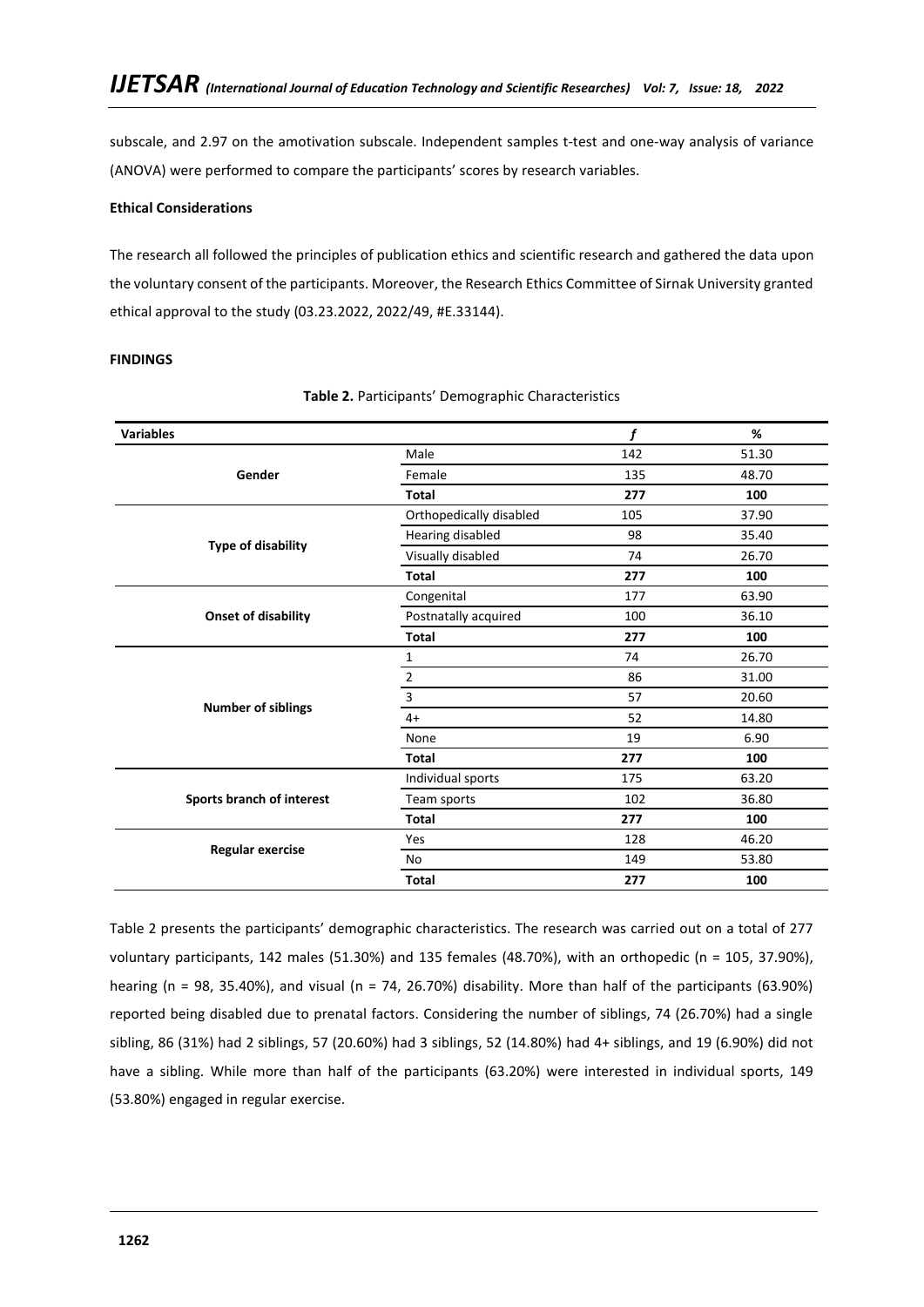|                           |                    |        |    |      |      |          | t-test |         |
|---------------------------|--------------------|--------|----|------|------|----------|--------|---------|
| <b>Type of Disability</b> | <b>Scale</b>       | Gender | N  | M    | SD   | t        | df     | p       |
|                           |                    | Male   | 53 | 3.62 | .479 |          | 89.489 | .198    |
|                           | SPMQ-D             | Female | 46 | 3.48 | .557 | 1.311    |        |         |
| Orthopedically            | <b>Intrinsic</b>   | Male   | 53 | 3.80 | .580 | .510     | 94.068 | .612    |
|                           | <b>Motivation</b>  | Female | 46 | 3.74 | .600 |          |        |         |
| <b>Disabled</b>           | <b>Extrinsic</b>   | Male   | 53 | 3.67 | .606 | 1.462    | 90.191 | .147    |
|                           | <b>Motivation</b>  | Female | 46 | 3.48 | .693 |          |        |         |
|                           | <b>Amotivation</b> | Male   | 53 | 3.13 | .440 | 2.424    | 97.00  | $.017*$ |
|                           |                    | Female | 46 | 2.86 | .631 |          |        |         |
|                           | SPMQ-D             | Male   | 48 | 3.47 | .462 | $-0.699$ | 89.834 | .486    |
|                           |                    | Female | 45 | 3.53 | .485 |          |        |         |
|                           | <b>Intrinsic</b>   | Male   | 48 | 3.72 | .522 | .017     | 90.853 | .986    |
| <b>Hearing</b>            | <b>Motivation</b>  | Female | 45 | 3.72 | .509 |          |        |         |
| <b>Disabled</b>           | <b>Extrinsic</b>   | Male   | 48 | 3.42 | .615 | $-1.921$ | 89.972 | $.058*$ |
|                           | <b>Motivation</b>  | Female | 45 | 3.67 | .641 |          |        |         |
|                           | <b>Amotivation</b> | Male   | 48 | 2.91 | .493 | $-.536$  | 89.538 | .594    |
|                           |                    | Female | 45 | 2.97 | .525 |          |        |         |
|                           | SPMQ-D             | Male   | 41 | 3.47 | .546 | $-.994$  | 78.998 | .323    |
|                           |                    | Female | 44 | 3.58 | .468 |          |        |         |
|                           | <b>Intrinsic</b>   | Male   | 41 | 3.74 | .562 | $-.359$  | 80.471 | .720    |
| Visually                  | <b>Motivation</b>  | Female | 44 | 3.78 | .505 |          |        |         |
| <b>Disabled</b>           | <b>Extrinsic</b>   | Male   | 41 | 3.42 | .757 | $-1.577$ | 80.752 | .119    |
|                           | <b>Motivation</b>  | Female | 44 | 3.67 | 687  |          |        |         |
|                           |                    | Male   | 41 | 2.86 | .664 |          |        | .262    |
|                           | <b>Amotivation</b> | Female | 44 | 3.00 | .432 | $-1.128$ | 83.00  |         |

**Table 3.** Participants' Scores By Gender

#### **\*** *p* **< 0.05**

Among orthopedically disabled participants, 53 were males and 46 were females. There were almost the same numbers of male (n= 48) and female (n = 45) participants with a hearing disability. While 41 of the visually disabled participants were males, 44 were females. There were no significant differences in the visually disabled participants' SPMQ-D, intrinsic motivation, and extrinsic motivation scores by gender (p > 0.05). Yet, while orthopedically disabled participants significantly differed on the amotivation subscale by gender (*t*[2.424] = .017; *p* < 0.05), it was the case for the hearing disabled participants on the extrinsic motivation subscale (*t*[-1.921] = .58; *p* < 0.05). Accordingly, the orthopedically disabled male participants (*M* = 3,13, *SD* = 440) got significantly higher amotivation scores when compared to the females (*M* = 2,86, *SD* = .631). On the extrinsic motivation subscale, the hearing disabled females (*M* = 3.67, *SD* = .641) had significantly higher scores than their male counterparts (*M* = 3.42, *SD* = .615) (Table 3).

**Table 4.** Participants' Scores By Onset of Disability

|                 |                    |                      |    |      |      | t-test   |        |      |  |
|-----------------|--------------------|----------------------|----|------|------|----------|--------|------|--|
|                 | <b>Variables</b>   |                      | N  | М    | SD   |          | df     | р    |  |
|                 | SPMQ-D             | Congenital           | 61 | 3.50 | .515 | $-1.387$ | 78.408 | .169 |  |
|                 |                    | Postnatally acquired | 38 | 3.64 | .517 |          |        |      |  |
|                 | <b>Intrinsic</b>   | Congenital           | 61 | 3.72 | .603 | $-1.159$ | 83.365 | .249 |  |
| Orthopedically  | <b>Motivation</b>  | Postnatally acquired | 38 | 3.86 | .557 |          |        |      |  |
| <b>Disabled</b> | <b>Extrinsic</b>   | Congenital           | 61 | 3.52 | .647 | $-1.122$ | 77.590 | .267 |  |
|                 | <b>Motivation</b>  | Postnatally acquired | 38 | 3.67 | .658 |          |        |      |  |
|                 |                    | Congenital           | 61 | 2.94 | .534 | $-1.440$ | 74.859 | .160 |  |
|                 | <b>Amotivation</b> | Postnatally acquired | 38 | 3.11 | .568 |          |        |      |  |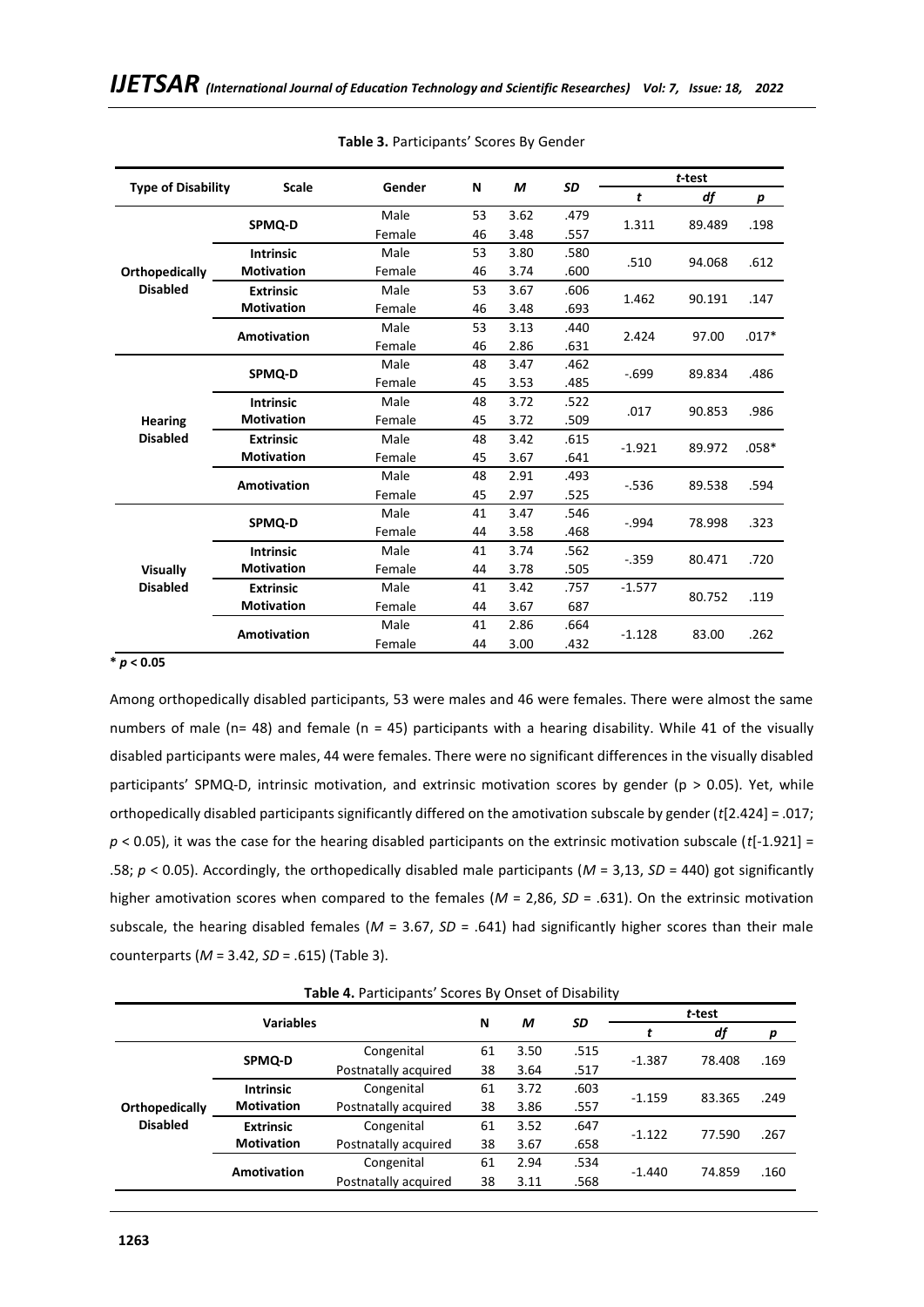|                 |                    | $\mathbf{r} = \mathbf{r}$ and $\mathbf{r}$ and $\mathbf{r}$ and $\mathbf{r}$ and $\mathbf{r}$ and $\mathbf{r}$ and $\mathbf{r}$ and $\mathbf{r}$ and $\mathbf{r}$ and $\mathbf{r}$ and $\mathbf{r}$ and $\mathbf{r}$ and $\mathbf{r}$ and $\mathbf{r}$ and $\mathbf{r}$ and $\mathbf{r}$ and $\mathbf{r$ |    |      |      |         |        |      |
|-----------------|--------------------|----------------------------------------------------------------------------------------------------------------------------------------------------------------------------------------------------------------------------------------------------------------------------------------------------------|----|------|------|---------|--------|------|
|                 |                    |                                                                                                                                                                                                                                                                                                          |    |      |      |         |        |      |
|                 | SPMQ-D             | Congenital                                                                                                                                                                                                                                                                                               | 57 | 3.49 | .490 | $-.161$ | 79.511 | .870 |
|                 |                    | Postnatally acquired                                                                                                                                                                                                                                                                                     | 36 | 3.51 | .448 |         |        |      |
|                 | <b>Intrinsic</b>   | Congenital                                                                                                                                                                                                                                                                                               | 57 | 3.70 | .530 | $-.495$ | 78.853 | .616 |
| <b>Hearing</b>  | <b>Motivation</b>  | Postnatally acquired                                                                                                                                                                                                                                                                                     | 36 | 3.75 | .490 |         |        |      |
| <b>Disabled</b> | <b>Extrinsic</b>   | Congenital                                                                                                                                                                                                                                                                                               | 57 | 3.52 | .687 | $-.296$ | 85.385 | .757 |
|                 | <b>Motivation</b>  | Postnatally acquired                                                                                                                                                                                                                                                                                     | 36 | 3.56 | .556 |         |        |      |
|                 |                    | Congenital                                                                                                                                                                                                                                                                                               | 57 | 2.98 | .493 | .918    |        | .369 |
|                 | <b>Amotivation</b> | Postnatally acquired                                                                                                                                                                                                                                                                                     | 36 | 2.88 | .528 |         | 70.680 |      |

Congenital 59 3.54 .446

Congenital 59 3.77 .469

Congenital 59 2.94 .548

Congenital 59 3.61 .659 .901

.324 36.368 .748 Postnatally acquired <sup>26</sup> 3.50 .633

.041 <sup>83</sup> .967 Postnatally acquired <sup>26</sup> 3.76 .661

38.298 .373 Postnatally acquired <sup>26</sup> 3.43 .867

.088 45.010 .932 Postnatally acquired <sup>26</sup> 2.93 .587

## *IJETSAR (International Journal of Education Technology and Scientific Researches) Vol: 7, Issue: 18, 2022*

**\*** *p* **< 0.05** 

**Visually Disabled** **SPMQ-D**

**Intrinsic Motivation**

**Extrinsic Motivation**

**Amotivation**

Among orthopedically disabled participants, 61 were congenitally disabled, and 46 were disabled for postnatal causes. There were 57 participants with congenital hearing disability and 36 with hearing disability for postnatal reasons. Finally, while 41 participants had congenital visual impairment, 44 were disabled for postnatal causes. The participants did not significantly differ in their scores on the SPMQ-D and its subscales by onset of disability (*p* > 0.05) (Table 4).

|                 | <b>Variables</b>   |           | N  | M    | SD   | t-test |        |         |  |
|-----------------|--------------------|-----------|----|------|------|--------|--------|---------|--|
|                 |                    |           |    |      |      | t      | df     | p       |  |
|                 |                    | IS        | 65 | 3.72 | .482 | 5.150  | 73.973 | $.000*$ |  |
|                 | SPMQ-D             | <b>TS</b> | 34 | 3.23 | .431 |        |        |         |  |
| Orthopedically  | <b>Intrinsic</b>   | IS        | 65 | 3.96 | .536 | 5.038  | 70.135 | $.000*$ |  |
|                 | <b>Motivation</b>  | TS        | 34 | 3.41 | .509 |        |        |         |  |
| <b>Disabled</b> | <b>Extrinsic</b>   | IS        | 65 | 3.74 | .612 | 3.429  | 65.329 | $.001*$ |  |
|                 | <b>Motivation</b>  | <b>TS</b> | 34 | 3.28 | .630 |        |        |         |  |
|                 | <b>Amotivation</b> | IS        | 65 | 3.13 | .525 | 3.384  | 67.730 | $.001*$ |  |
|                 |                    | TS        | 34 | 2.76 | .519 |        |        |         |  |
|                 | SPMQ-D             | IS        | 57 | 3.63 | .426 | 3.544  | 69.247 | $.000*$ |  |
|                 |                    | TS        | 36 | 3.29 | .469 |        |        |         |  |
|                 | <b>Intrinsic</b>   | IS        | 57 | 3.85 | .458 | 3.312  | 66.953 | $.001*$ |  |
| <b>Hearing</b>  | <b>Motivation</b>  | <b>TS</b> | 36 | 3.50 | .526 |        |        |         |  |
| <b>Disabled</b> | <b>Extrinsic</b>   | IS        | 57 | 3.68 | .575 | 2.714  | 66.112 | $.006*$ |  |
|                 | <b>Motivation</b>  | <b>TS</b> | 36 | 3.31 | .671 |        |        |         |  |
|                 | <b>Amotivation</b> | IS        | 57 | 3.05 | .476 | 2.737  | 70.824 | $.007*$ |  |
|                 |                    | TS        | 36 | 2.76 | .509 |        |        |         |  |
|                 | SPMQ-D             | IS        | 53 | 3.72 | .458 | 5.452  | 71.227 | $.000*$ |  |
|                 |                    | TS        | 32 | 3.20 | .410 |        |        |         |  |
|                 | <b>Intrinsic</b>   | IS        | 53 | 3.94 | .499 | 4.410  | 70.493 | $.000*$ |  |
| <b>Visually</b> | <b>Motivation</b>  | TS        | 32 | 3.47 | .453 |        |        |         |  |
| <b>Disabled</b> | <b>Extrinsic</b>   | IS        | 53 | 3.80 | .653 | 4.317  | 63.986 | $.000*$ |  |
|                 | <b>Motivation</b>  | <b>TS</b> | 32 | 3.15 | .673 |        |        |         |  |
|                 | <b>Amotivation</b> | IS        | 53 | 3.14 | .507 | 5.021  | 69.656 | $.000*$ |  |
|                 |                    | TS        | 32 | 2.60 | .468 |        |        |         |  |

**\*** *p* **< 0.05; IS-Individual Sports; TS-Team Sports**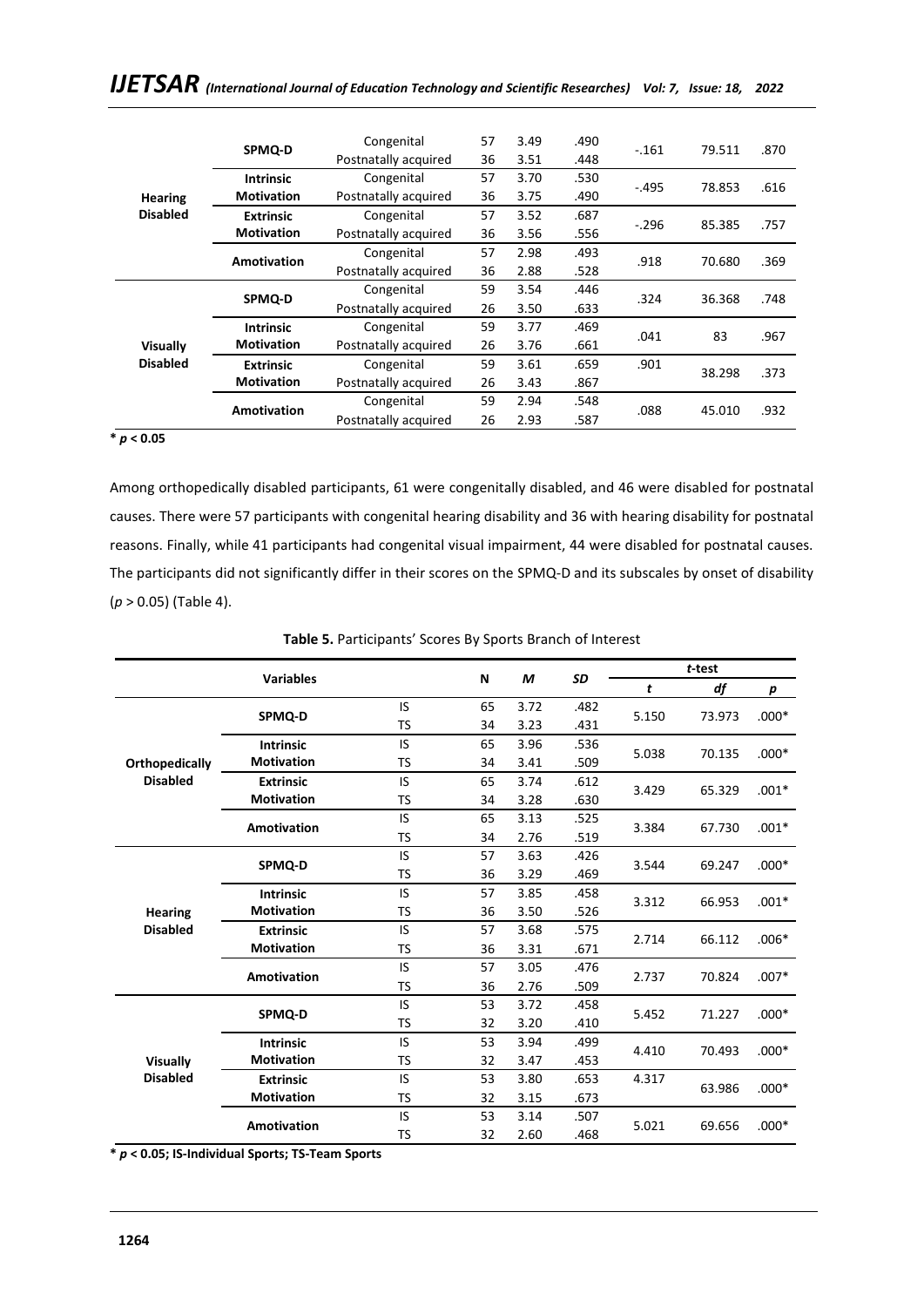While 65 orthopedically disabled, 57 hearing impaired, and 53 visually impaired participants were interested in individual sports, 34 orthopedically disabled, 36 hearing impaired, and 32 visually impaired participants were interested in team sports.

It was found out that the orthopedically disabled participants significantly differed in their scores on the SPMQ-D and its subscales by sports branch of interest (*p* < .05). Accordingly, those interested in individual sports (*M* = 3.96, *SD* = .536) had significantly more intrinsic motivation compared to those interested in team sports (*M* = 3.41, *SD* = .509). Similarly, the orthopedically disabled participants interested in individual sports (*M* = 3.74, *SD* = .612) had significantly more extrinsic motivation than their counterparts interested in team sports (*M* = 3.28, *SD* = .630). Finally, those interested in individual sports (*M* = 3.13, *SD* = .525) were found to have significant amotivation than those interested in team sports (*M* = 2.76, *SD* = .519).

The hearing impaired participants also significantly differed in their scores by sports branch of interest (*p* < .05). It was discovered that those interested in individual sports (*M* = 3.85, *SD* = .458) had significantly more intrinsic motivation than those interested in individual sports (*M* = 3.50, *SD* = .526). The participants with hearing impairment interested in individual sports (*M* = 3.68, *SD* = .575) scored significantly higher on the extrinsic motivation subscale than their counterparts interested in team sports (*M* = 3.31, *SD* = .671). Those interested in individual sports (*M* = 3.05, *SD* = .476) were found to have significant amotivation than those interested in team sports (*M* = 2.76, *SD* = .609).

Finally, there were significant differences between the scores of the visually disabled participants by sports branch of interest (*p* < .05). It was concluded that the visually impaired participants interested in individual sports (*M* = 3.94, *SD* = .499) had significantly more intrinsic motivation compared to those interested in team sports (*M* = 3.47, *SD* = .453). Similarly, those interested in individual sports (*M* = 3.80, *SD* = .653) had significantly more extrinsic motivation than their counterparts interested in team sports (*M* = 3.15, *SD* = .673). Also, the participants interested in individual sports (*M* = 3.14, *SD* = .507) were found to have significant amotivation than those interested in team sports (*M* = 2.60, *SD* = .468) (Table 5).

|                 | <b>Variables</b>   |     | N  | М    | <b>SD</b> | t-test |        |         |  |
|-----------------|--------------------|-----|----|------|-----------|--------|--------|---------|--|
|                 |                    |     |    |      |           | t      | df     | p       |  |
|                 | SPMQ-D             | Yes | 54 | 3.91 | .409      | 6.408  | 92.965 | $.000*$ |  |
|                 |                    | No  | 51 | 3.31 | .541      |        |        |         |  |
|                 | <b>Intrinsic</b>   | Yes | 54 | 4.16 | .472      | 6.360  | 96.356 | $.000*$ |  |
| Orthopedically  | <b>Motivation</b>  | No  | 51 | 3.50 | .582      |        |        |         |  |
| <b>Disabled</b> | <b>Extrinsic</b>   | Yes | 54 | 3.98 | .567      | 4.932  | 95.211 | $.000*$ |  |
|                 | <b>Motivation</b>  | No  | 51 | 3.35 | .717      |        |        |         |  |
|                 | <b>Amotivation</b> | Yes | 54 | 3.27 | .468      | 4.331  | 96.791 | $.000*$ |  |
|                 |                    | No  | 51 | 2.82 | .571      |        |        |         |  |
|                 | SPMQ-D             | Yes | 38 | 3.78 | .305      | 4.864  | 96     | $.000*$ |  |
|                 |                    | No  | 60 | 3.36 | .475      |        |        |         |  |
| <b>Hearing</b>  | <b>Intrinsic</b>   | Yes | 38 | 4.03 | .352      | 5.482  | 95.191 | $.001*$ |  |
| <b>Disabled</b> | <b>Motivation</b>  | No  | 60 | 3.56 | .510      |        |        |         |  |
|                 | <b>Extrinsic</b>   | Yes | 38 | 3.82 | .451      | 3.690  |        | $.006*$ |  |
|                 | <b>Motivation</b>  | No  | 60 | 3.38 | .646      |        | 96     |         |  |

**Table 6.** Participants' Scores By Regular Exercise Status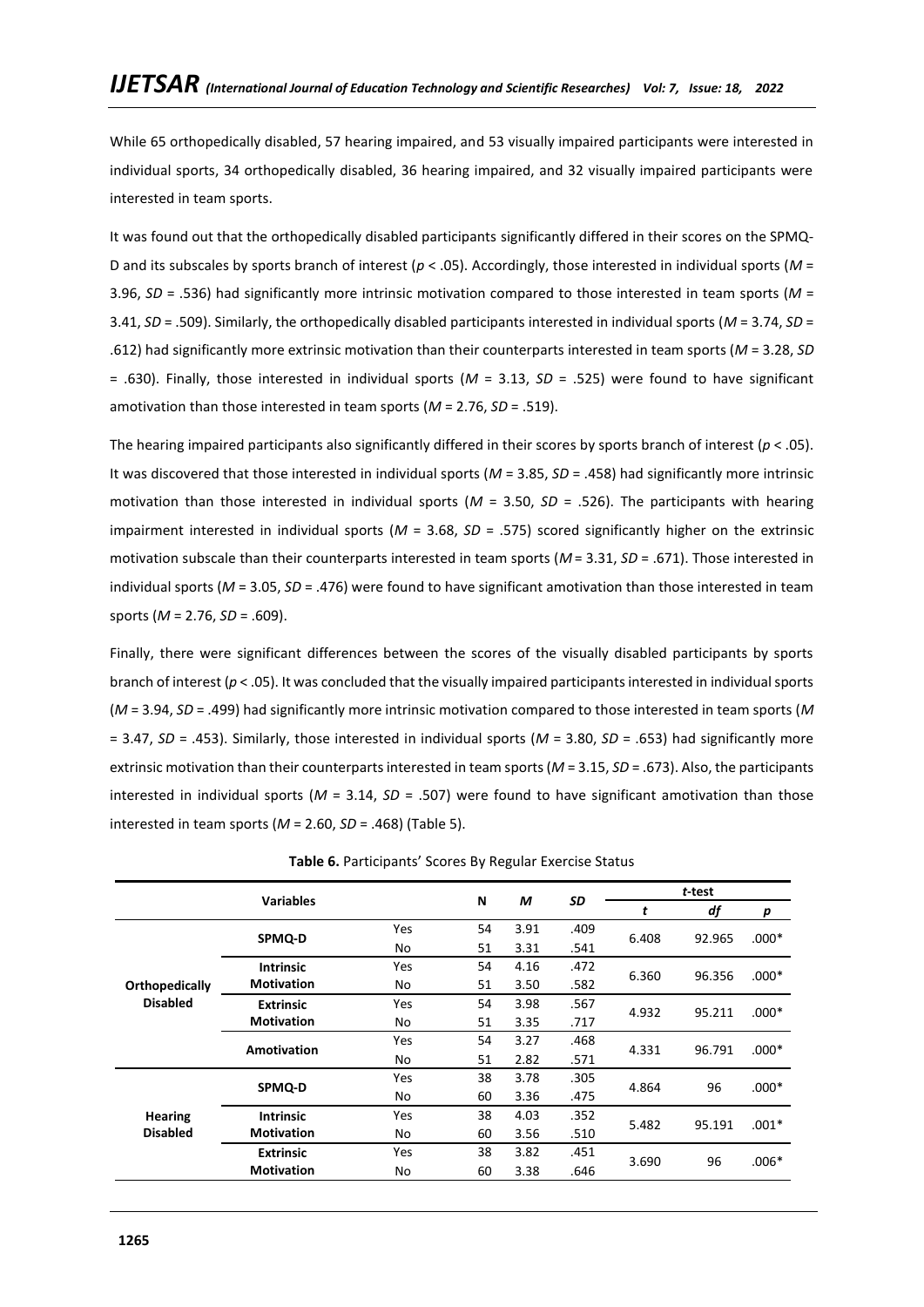|                 |                    | Yes | 38 | 3.13 | .411 |       |        | $.000*$ |
|-----------------|--------------------|-----|----|------|------|-------|--------|---------|
|                 | <b>Amotivation</b> | No  | 60 | 2.86 | .545 | 2.564 | 92.995 |         |
|                 | SPMQ-D             | Yes | 36 | 3.67 | .228 | 6.856 | 59.418 | $.000*$ |
|                 |                    | No  | 38 | 3.15 | .399 |       |        |         |
|                 | <b>Intrinsic</b>   | Yes | 36 | 3.89 | .312 | 5.420 | 66.895 | $.000*$ |
| <b>Visually</b> | <b>Motivation</b>  | No  | 38 | 3.41 | .439 |       |        |         |
| <b>Disabled</b> | <b>Extrinsic</b>   | Yes | 36 | 3.73 | .467 | 4.933 |        | $.000*$ |
|                 | <b>Motivation</b>  | No  | 38 | 3.09 | .645 |       | 67.484 |         |
|                 |                    | Yes | 36 | 3.07 | .339 | 4.514 |        | $.000*$ |
|                 | <b>Amotivation</b> | No  | 38 | 2.60 | .543 |       | 62.505 |         |

# *IJETSAR (International Journal of Education Technology and Scientific Researches) Vol: 7, Issue: 18, 2022*

**\*** *p* **< 0.05**

As shown in Table 6, 54 of the orthopedically disabled participants did regular exercise, but 51 did not; 38 of the hearing impaired participants engaged in regular exercise, but 60 did not; 36 of the visually impaired participants did regular workout, but 38 did not.

The participants with an orthopedic disability significantly differ in their scores on the SPMQ-D and its subscales by regular exercise status (*p* < .05). The results showed that the participants with an orthopedic disability doing regular exercises (*M* = 3.91, *SD* = .409) had significantly more intrinsic motivation compared to those who did not (*M* = 3.31, *SD* = .541). Moreover, those doing regular exercises (*M* = 3.98, *SD* = .567) had a significant level of extrinsic motivation than their counterparts who did not (*M* = 3.35, *SD* = .717). Finally, the participants engaging in regular exercises (*M* = 3.27, *SD* = .468) got significantly higher scores on the amotivation subscale compared to those who did not (*M* = 2.82, *SD* = .571).

A similar case also applied to the hearing impaired participants by regular exercise status (*p* < .05). It was discovered that those doing regular exercises (*M* = 4.03, *SD* =.352) had greater intrinsic motivation than the participants who did not (*M* = 3.56, *SD* = .510). The participants who did regular exercises (*M* = 3.82, *SD* = .451) got significantly higher scores on the extrinsic motivation subscale than those who did not (*M* = 3.38, *SD* = .646). When it comes to the amotivation subscale, the hearing disabled participants engaging in regular exercises ( $M =$ 3.13, *SD* = .411) had significantly higher scores than the participants who did not (*M* = 2.86, *SD* = .545).

The participants with a visual disability significantly differ in their scores on the SPMQ-D and its subscales by regular exercise status ( $p < .05$ ). The findings revealed that the visually impaired participants doing regular exercises (*M* = 3.89, *SD* = .312) had significantly more intrinsic motivation compared to those who did not (*M* = 3.41, *SD* = .439). Moreover, those doing regular exercises (*M* = 3.73, *SD* = .467) had a significant level of extrinsic motivation than their counterparts who did not (*M* = 3.09, *SD* = .645). Finally, the participants engaging in regular exercises (*M* = 3.07, *SD* = .339) got significantly higher scores on the amotivation subscale compared to those who did not (*M* = 2.60, *SD* = .543) (Table 6).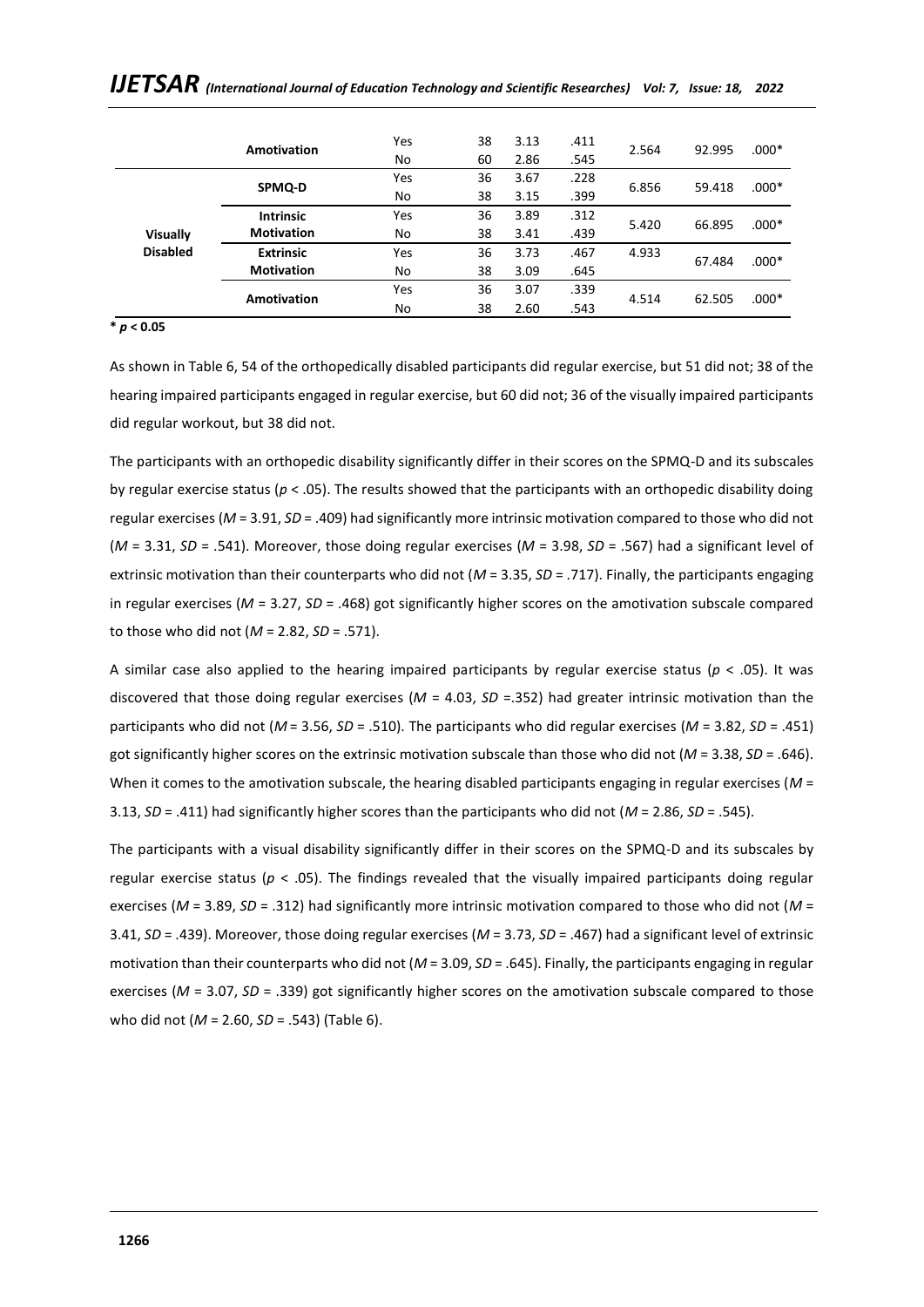|                         | Table 7. Participants' Scores By Number of Siblings |     |      |               |                  |        |         |     |        |         |         |           |  |
|-------------------------|-----------------------------------------------------|-----|------|---------------|------------------|--------|---------|-----|--------|---------|---------|-----------|--|
|                         | Number of                                           |     |      |               | <b>Source</b>    | of     |         |     |        |         |         |           |  |
| <b>Scale</b>            | <b>Siblings</b>                                     | N   | M    | <b>SD</b>     | <b>Variation</b> |        | SS      | df  | ΜS     | F       | p       | Sig. Dif. |  |
|                         |                                                     |     |      |               |                  |        |         |     |        |         |         |           |  |
|                         | 1 Sibling (a)                                       | 74  | 3.34 | .356          | Between G.       |        | 17.168  | 4   | 4.292  |         |         |           |  |
|                         | 2 Siblings (b)                                      | 86  | 3.39 | .438          | Within G.        |        | 51.504  | 272 | .189   |         |         |           |  |
|                         | 3 Siblings (c)                                      | 57  | 3.82 | .259          | Total            |        | 68.672  | 276 |        | 22.667  | $.001*$ | c-a,b,e   |  |
| SPMQ-D                  | 4+ Siblings (d)                                     | 41  | 3.90 | .738          |                  |        |         |     |        |         |         | d-a,b,e   |  |
|                         | None (e)                                            | 19  | 3.16 | .123          |                  |        |         |     |        |         |         |           |  |
|                         | <b>Total</b>                                        | 277 | 3.53 | .498          |                  |        |         |     |        |         |         |           |  |
|                         | 1 Sibling (a)                                       | 74  | 3.56 | .432          | Between G.       |        | 19.486  | 4   | 4.872  |         |         |           |  |
|                         | 2 Siblings (b)                                      | 86  | 3.60 | .464          | Within G.        |        | 62.478  | 272 | .230   |         |         |           |  |
| Intrinsic Motivation    | 3 Siblings (c)                                      | 57  | 4.06 | .369<br>Total |                  | 81.964 | 276     |     | 21.209 | $.000*$ | c-a,b,e |           |  |
|                         | 4+ Siblings (d)                                     | 41  | 4.16 | .741          |                  |        |         |     |        | d-a,b,e |         |           |  |
|                         | None (e)                                            | 19  | 3.37 | .214          |                  |        |         |     |        |         |         |           |  |
|                         | <b>Total</b>                                        | 277 | 3.75 | .544          |                  |        |         |     |        |         |         |           |  |
|                         | 1 Sibling (a)                                       | 74  | 3.32 | .554          | Between G.       |        | 24.017  | 4   | 6.004  |         |         |           |  |
|                         | 2 Siblings (b)                                      | 86  | 3.42 | .642          | Within G.        |        | 99.673  | 272 | .366   |         |         | c-a,b,e   |  |
| Motivation<br>Extrinsic | 3 Siblings (c)                                      | 57  | 3.89 | .407          | Total            |        | 123.690 | 276 |        | 16.385  | $.001*$ | d-a,b,e   |  |
|                         | 4+ Siblings (d)                                     | 41  | 4.01 | .880          |                  |        |         |     |        |         |         |           |  |
|                         | None (e)                                            | 19  | 3.13 | .313          |                  |        |         |     |        |         |         |           |  |
|                         | <b>Total</b>                                        | 277 | 3.56 | .669          |                  |        |         |     |        |         |         |           |  |
|                         | 1 Sibling (a)                                       | 74  | 2.87 | .414          | Between G.       |        | 7.843   | 4   | 1.961  |         |         |           |  |
|                         | 2 Siblings (b)                                      | 86  | 2.86 | .501          | Within G.        |        | 71.878  | 272 | .264   |         |         |           |  |
| Amotivation             | 3 Siblings (c)                                      | 57  | 3.19 | .483          | Total            |        | 79.721  | 276 |        | 7.420   | $.000*$ | c-a,b,e   |  |
|                         | 4+ Siblings (d)                                     | 41  | 3.16 | .746          |                  |        |         |     |        |         |         | d-a,b,e   |  |
|                         | None (e)                                            | 19  | 2.67 | .378          |                  |        |         |     |        |         |         |           |  |
|                         | <b>Total</b>                                        | 277 | 2.96 | .537          |                  |        |         |     |        |         |         |           |  |

**\*** *p* **< 0.05** 

The findings demonstrated that the SPMQ-D (*F* = 22.667; *p* < 0.05), intrinsic motivation (*F* = 21.209; *p* < 0.05), extrinsic motivation ( $F = 16.385$ ;  $p < 0.05$ ), and amotivation ( $F = 7.420$ ;  $p < 0.05$ ) scores of the participants significantly differed by number of siblings.

Then the source(s) of these significant differences was sought using the Scheffe test. The results showed that the scores of the participants with 3 siblings (*M* = 3.82) and 4+ siblings (*M* = 3.90) were significantly higher than the SPMQ-D scores of those with 1 sibling (*M* = 3.34), 2 siblings (*M* = 3.39), and no siblings (*M* = 3.16). On the intrinsic motivation subscale, those with 3 siblings (*M* = 4.06) and 4+ siblings (*M* = 4.16) got significantly higher scores than their counterparts with 1 sibling (*M* = 3.56), 2 siblings (*M* = 3.60), and no siblings (*M* = 3.37). The story was the same on the extrinsic motivation subscale. Accordingly, the scores of the disabled participants with 3 siblings (*M* = 3.89) and 4+ siblings (*M* = 4.01) were found to be significantly higher than those with 1 sibling (*M* = 3.32), 2 siblings ( $M = 3.42$ ), and no siblings ( $M = 3.13$ ). Finally, the participants with 3 siblings ( $M = 3.19$ ) and 4+ siblings (*M* = 3.16) got significantly higher amotivation scores than the participants with 1 sibling (*M* = 2.87), 2 siblings (*M* = 2.86), and no siblings (*M* = 2.67) (Table 7).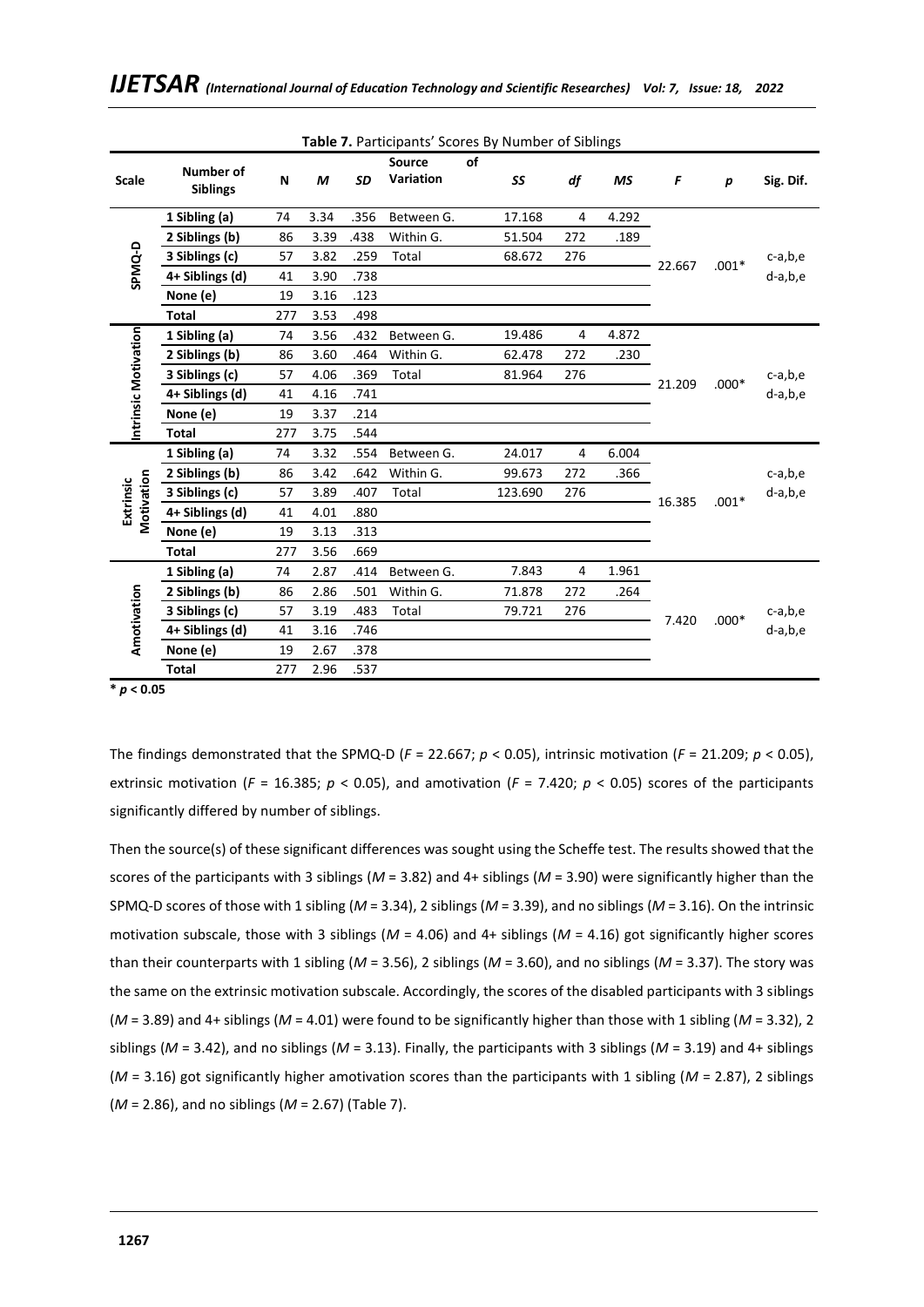|                         | $\mathbf{v}$ , articipants scores by type of Bisability |     |      |      |                        |         |                |       |       |                  |           |  |
|-------------------------|---------------------------------------------------------|-----|------|------|------------------------|---------|----------------|-------|-------|------------------|-----------|--|
| <b>Scale</b>            | <b>Number of Siblings</b>                               | N   | М    | SD   | Source of<br>Variation | SS      | df             | MS    | F     | $\boldsymbol{p}$ | Sig. Dif. |  |
|                         | Orthopedically<br>Disabled (a)                          | 105 | 3.62 | .563 | Between G.             | 2.034   | $\overline{2}$ | 1.017 |       |                  |           |  |
| SPMQ-D                  | Hearing Disabled (b)                                    | 98  | 3.52 | .464 | Within G.              | 66.638  | 274            | .243  | 4.182 | $.016*$          | $a-c;$    |  |
|                         | Visually Disabled (c)                                   | 74  | 3.40 | .415 | Total                  | 68.672  | 276            |       |       |                  |           |  |
|                         | Total                                                   | 277 | 3.53 | .498 |                        |         |                |       |       |                  |           |  |
|                         | Orthopedically<br>Disabled (a)                          | 105 | 3.83 | .621 | Between G.             | 1.615   | $\overline{2}$ | .807  |       |                  |           |  |
|                         | Hearing Disabled (b)                                    | 98  | 3.74 | .510 | Within G.              | 80.349  | 274            | .293  | 2.753 | .065             |           |  |
| Intrinsic Motivation    | Visually Disabled (c)                                   | 74  | 3.64 | .450 | Total                  | 81.964  | 276            |       |       |                  |           |  |
|                         | Total                                                   | 277 | 3.75 | .544 |                        |         |                |       |       |                  |           |  |
|                         | Orthopedically<br>Disabled (a)                          | 105 | 3.67 | .713 | Between G.             | 3.172   | $\overline{2}$ | 1.586 |       |                  |           |  |
| Motivation<br>Extrinsic | Hearing Disabled (b)                                    | 98  | 3.55 | .615 | Within G.              | 120.517 | 274            | .440  | 3.606 | $.028*$          | $a-c;$    |  |
|                         | Visually Disabled (c)                                   | 74  | 3.40 | .649 | Total                  | 123.690 | 276            |       |       |                  |           |  |
|                         | Total                                                   | 277 | 3.56 | .669 |                        |         |                |       |       |                  |           |  |
|                         | Orthopedically<br>Disabled (a)                          | 105 | 3.05 | .563 | Between G.             | 2.105   | 2              | 1.052 |       |                  |           |  |
|                         | Hearing Disabled (b)                                    | 98  | 2.96 | .512 | Within G.              | 77.616  | 274            | .283  | 3.715 | $.026*$          |           |  |
| Amotivation             | Visually Disabled (c)                                   | 74  | 2.83 | .511 | Total                  | 79.721  | 276            |       |       |                  | $a-c;$    |  |
|                         | Total                                                   | 277 | 2.96 | .537 |                        |         |                |       |       |                  |           |  |

**Table 8.** Participants' Scores by Type of Disability

## **\*** *p* **< 0.05**

Table 8 presents that the participants significantly differed in their SPMQ-D (*F* = 4.182; *p* < 0.05), extrinsic motivation (*F* = 3.606; *p* < 0.05), and amotivation (*F* = 3.715; *p* < 0.05) scores by type of disability. Nevertheless, there was no significant difference between the participants by the said variable (*F* = 2.753; *p* > 0.05). As a result of the Scheffe test, it was concluded that the SPMQ-D (*M* = 3.62), extrinsic motivation (*M* = 3.67), and amotivation (*M* = 3.05) scores of those with an orthopedic disability were significantly higher than those of the visually impaired participants (*M* = 3.40, 3.40, and 2.83, respectively) (Table 8).

#### **CONCLUSION and DISCUSSION**

The sources of motivation for sports participation seem to bear a critical significance among the disabled. A high level of motivation is likely to allow them to be more active in social life and lead a life more integrated with the life of non-disabled people. The present study aimed to explore the motivation for sports participation among orthopedically, hearing, and visually disabled individuals by some of their demographic characteristics. A total of 277 orthopedically (53 males, 46 females), hearing (48 males, 45 females), and visually disabled (41 males, 44 females) participated in this study voluntarily.

The findings revealed that the orthopedically disabled male participants had significantly more amotivation for sports participation than their female counterparts and that the hearing disabled female participants had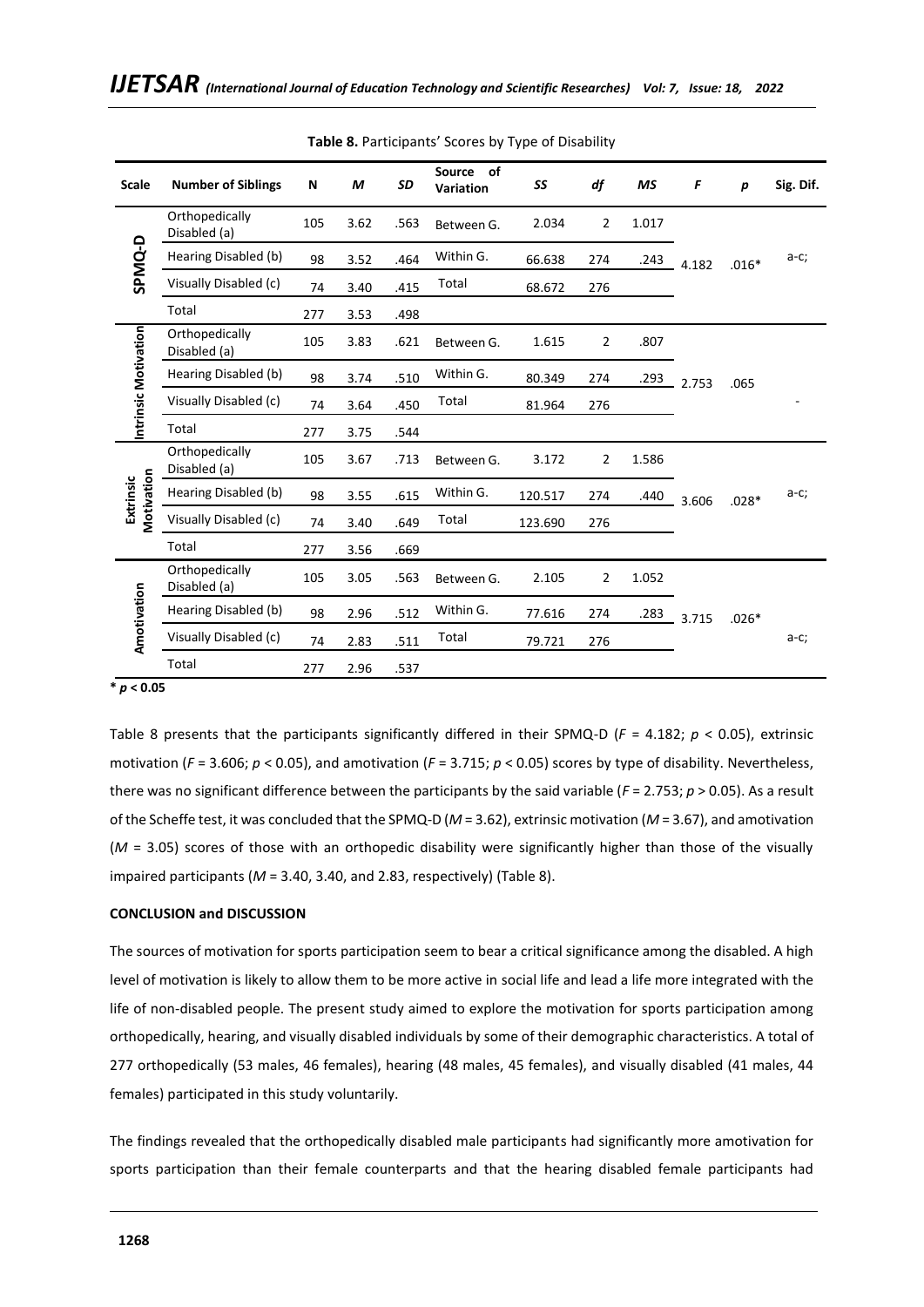significantly greater extrinsic motivation than the males. Yet, it was not the case for visually impaired participants. In their study on children with special needs, Toptaş Demirci and Eraslan (2020) could not conclude a significant difference between the participants' motivation for sports participation by gender. Similarly, Shihui et al. (2007) reported that the participants did not significantly differ in their motivation for sports participation by gender. Likewise, Tekkurşun Demir and İlhan (2019) found that both visually impaired male and female athletes had similar levels of motivation for sports participation. Moreover, the physically disabled athletes did not significantly differ in motivation for sports participation by gender (Emamvirdi et al., 2020). Mumcu, Acet, Kusan, Zambak and Koç (2017) reported no significant relationship between motivation for sports participation and gender among visually impaired athletes. Contrary to these findings, Tekkurşun Demir and İlhan (2020) concluded that visually impaired female athletes had significantly higher amotivation scores than the male athletes and that hearing impaired female athletes had significantly greater intrinsic and extrinsic motivation compared to the male athletes. Accordingly, it may be asserted that the orthopedically disabled female participants have greater awareness than their male counterparts and that the female participants with hearing impairment may be more influenced by factors such as popularity, applause, and awards compared to the male participants.

In the study, it was found that the participants did not significantly differ in their SPMQ-D, intrinsic motivation, extrinsic motivation, and amotivation scores by onset of disability (congenital or postnatally acquired). The relevant literature seems to have missed the relationship between motivation for sports participation and onset of disability; thus, the present findings may be pioneering for future research.

Considering the variable sports branch of interest, all participants interested in individual sports had significantly higher scores on the SPMQ-D and its subscales than those interested in team sports. Similarly, Tekkurşun Demir and İlhan (2019) reported that visually impaired athletes engaged in individual sports (e.g., judo) had significantly higher extrinsic motivation for sports participation than those involved in team sports (e.g., goalball). In another study, physically disabled basketball players had significantly greater intrinsic and extrinsic motivation for sports participation compared to hearing impaired soccer players (Yilmaz, Kirimoğlu & Mirze, 2020). Tekkurşun Demir and İlhan (2020) concluded that physically disabled athletes competing in individual sports had significantly higher intrinsic motivation than visually and hearing impaired athletes, while visually impaired athletes in individual sports scored significantly higher on the extrinsic motivation subscale compared to their physically and hearing disabled counterparts. In the same study, physically disabled athletes engaging in team sports had significantly higher intrinsic motivation and motivation scores than visually and hearing impaired athletes. In their research on wheelchair basketball players, Meriç and Turay (2020) reported that motivation for sports participation contributes to entertainment, fitness, and movement and reduces emotional reaction and energy. As a result, it may be proposed that sports participation among orthopedically, visually, and hearing impaired individuals who are interested in individual sports are influenced by goal awareness, curiosity to realize target behavior, and pleasure and joy of the sense of achievement, as well as being popular and appreciated, which may lead them not to be able to perceive the causality of their behavior's consequences.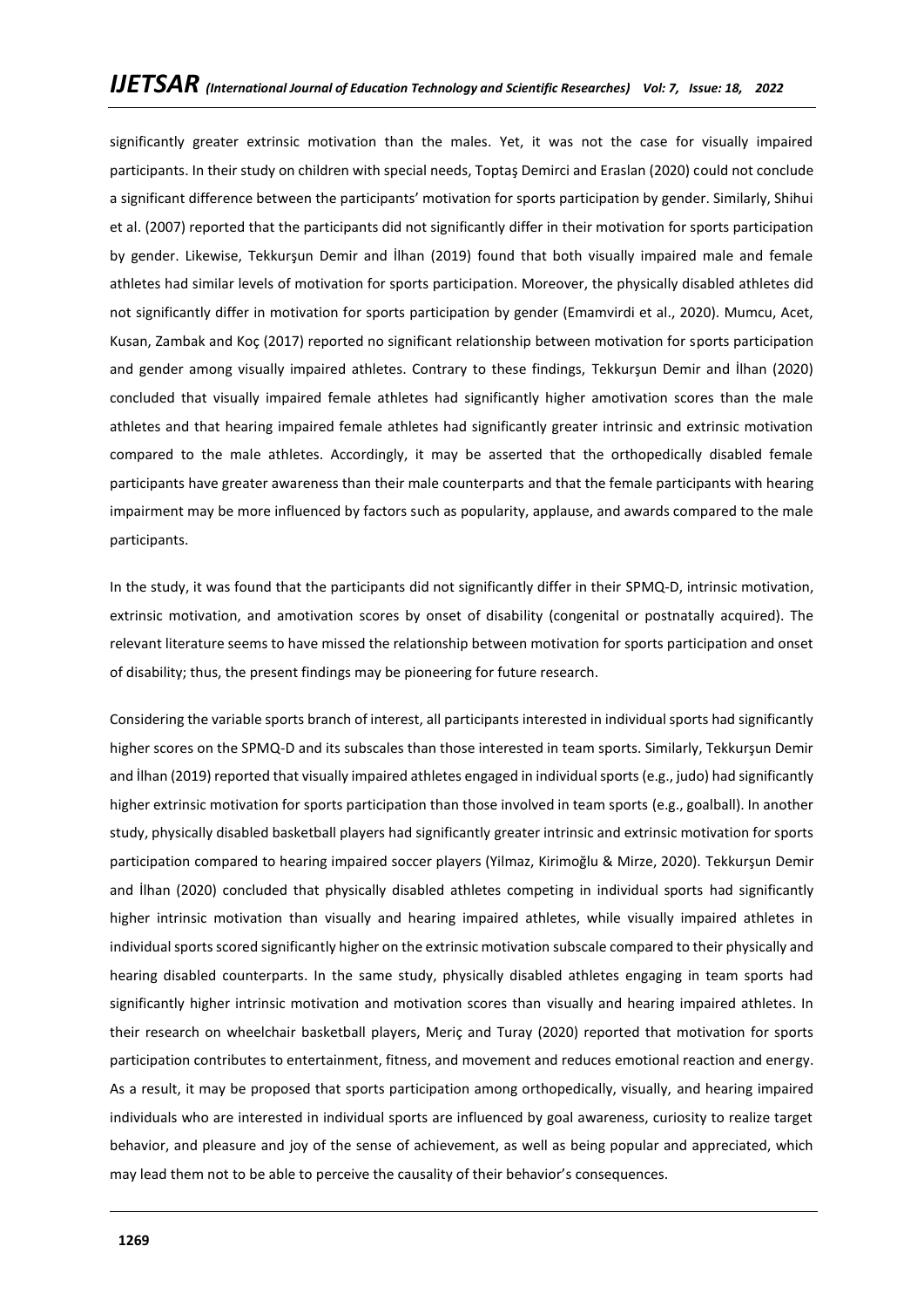In the study by Top and Akil (2021) on the disabled doing regular exercises, the orthopedic and visually impaired participants' SPMQ-D, intrinsic motivation, extrinsic motivation, and amotivation scores were significantly higher than those of hearing impaired individuals. In this study, orthopedically, visually, and hearing impaired participants with 3 siblings and 4+ siblings had significantly higher SPMQ-D, intrinsic motivation, extrinsic motivation, and amotivation scores than those with 1 sibling, 2 siblings, and no siblings.

Considering motivation for sports participation among the participants by type of disability, it was concluded individuals with an orthopedic disability had significantly higher SPMQ-D, extrinsic motivation, and amotivation scores compared to visually impaired participants. A study by Tekkurşun Demir and İlhan (2020) reported that orthopedically disabled athletes had significantly higher intrinsic motivation and amotivation for sports participation than visually and hearing disabled athletes. In the same study, the scholars found that visually disabled athletes had greater extrinsic motivation for sports participation than physically and hearing disabled athletes. Baikoğlu and Yeşilkaya (2020) suggested that sports participation among hearing disabled students were not influenced by their intrinsic and extrinsic motivation. Based on these findings, it may be claimed that individuals with orthopedic disabilities are more affected by environmental factors and are inclined to ignore the physical and physiological changes as the consequences of sports activities.

It was determined that the participants with an orthopedic disability got significantly higher scores on the SPMQ-D and the extrinsic motivation and amotivation subscales than the visually impaired participants. Besides, the orthopedically disabled males had significantly greater amotivation for sports participation than their female counterparts, while the external motivation scores of the hearing disabled females were significantly higher than those of the males in the same disability group. Nevertheless, there were no significant differences between the participants on their scores on the SPMQ-D and its subscales by onset of disability. On the other hand, the participants - regardless of the type of disability - interested in individual sports and engaging in regular exercises had greater motivation for sports participation than those interested in team sports and not doing regular exercises. Finally, the disabled participants with 3 and 4+ siblings were also found to have higher motivation for sports participation than those with 1 sibling, 2 siblings, and no siblings.

Overall, it can confidently be claimed that orthopedically, hearing, and visually disabled individuals differ in their motivation for sports participation by type of disability, gender, sports branch of interest, regular exercise status, and number of siblings. Thus, such motivational factors, which may be considered remarkable junctions for the orientation to sports, and the relevant recommendations may guide local governments, physical education teachers, trainers, and families. The above-mentioned differences may be explained by the idea that individuals with disabilities have varying conditions for and accessibility to doing sports. Yet, it should be noted that motivation for sports participation among the disabled may differ by some variables. In this sense, the relevant literature hosts both overlapping and contradictory findings.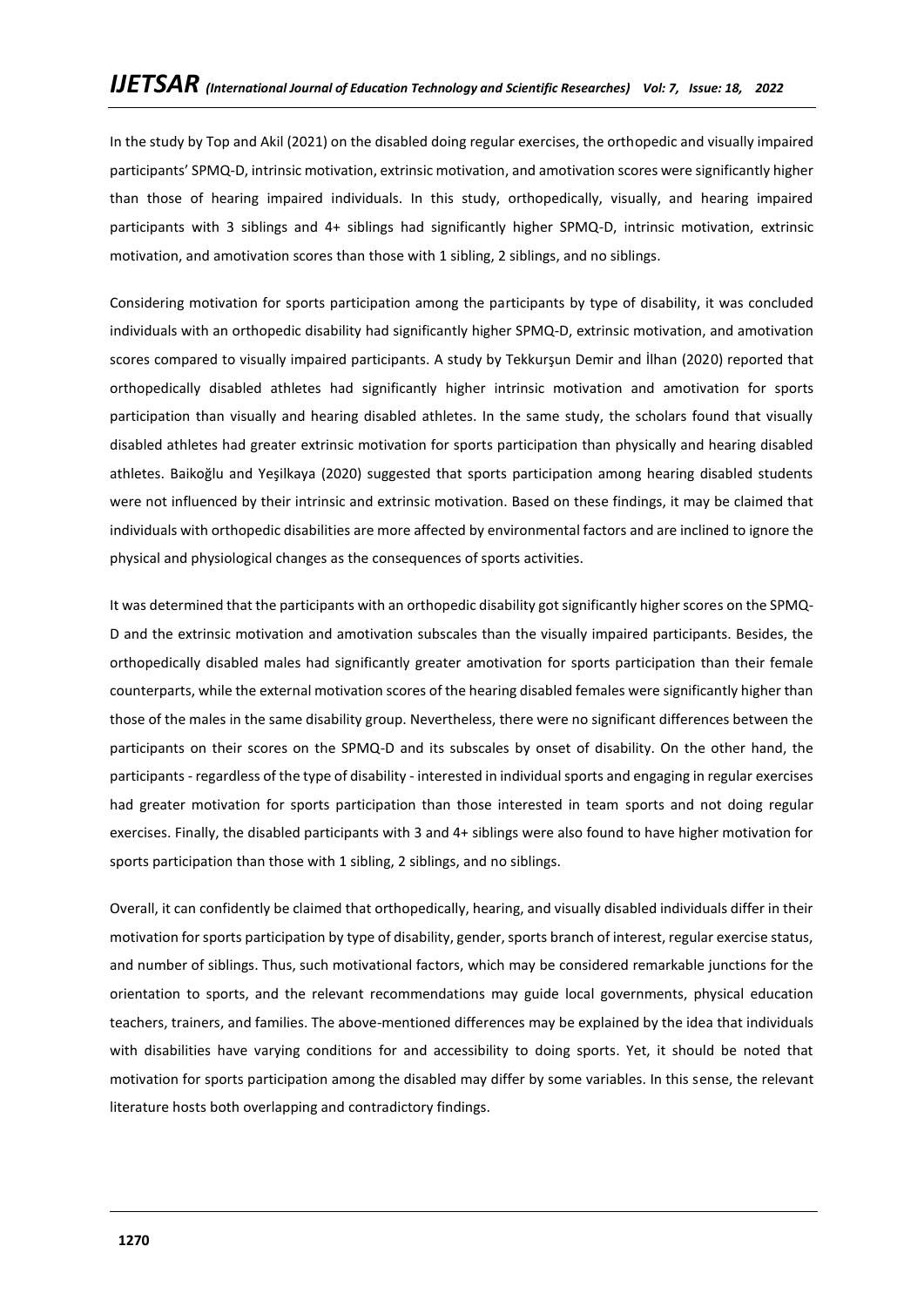#### **RECOMMENDATIONS**

Personality traits affecting the motivation for sports participation among disabled amateurs and professionals and sedentary individuals may be addressed through other multidimensional independent variables based on different instruments, considering their access to recreational activities and areas promoted by local governments.

#### **ETHICAL TEXT**

"This paper strictly followed publication rules and principles, research and publication ethics, and other ethical principles declared by the journal. The author declare they bear responsibility for all kinds of violations and discrepancies arising from the publication of this paper."

"The Research Ethics Committee of Sirnak University granted ethical approval to the present study (03.23.2022, 2022/49, E.33144)."

**Author(s) Contribution Rate:** The author's contribution to this article is 100%.

#### **REFERENCES**

- Baikoglu, S. & Yesilkaya, B. (2020). Analyzing sports participation motivations of students with hearing ımpairment--İstanbul city example. *International Education Studies*, *13*(4), 113-118. doi:10.5539/ies.v13n4p113
- Boiko, G. & Babych, N. (2014). Characteristics of motivational patterns for sporting activity of swimmers with psychophysical disorders. *Sport Sciences for health*, *10*(3), 237-246. DOI 10.1007/s11332-014-0199-4
- Demirci T. P. & Eraslan, K. (2020). Investigation of participation motivation in sports activities of children with special educational needs, *International Journal of Disabilities Sports & Health Science*, 3(1):5-10 DOI:10.33438/ijdshs.679613
- Büyüköztürk, Ş. (2013). *Sosyal bilimler için veri analizi el kitabı* (17. bs.). Pegem Akademi
- Declerck, L., Stoquart, G., Lejeune, T., Vanderthommen, M. & Kaux, J. F. (2021). Barriers to development and expansion of adaptive physical activity and sports for individuals with a physical disability in sports clubs and centres. *Science & Sports*, *36*(3), 202-209. https://doi.org/10.10016/j.scispo.2020.12.002
- Demirel, H., Kayıhan, H., Özmert, E. N. & Doğan, A. (2014). *Türkiye fiziksel aktivite rehberi* (2. Baskı). TC Sağlık Bakanlığı.
- Ellis R., Kosma M., Cardinal B. J., Bauer J. J. & McCubbin J. A. (2007). Physical activity beliefs and behaviour of adults with physical disabilities. Disabil Rehabil; 29(15):1221-7, <https://doi.org/10.1080/09638280600950108>

Engelli ve Yaşlı Hizmetleri Genel Müdürlüğü (2020). Engelli ve yaşlı istatistik bülteni, S:4-5 Mayıs.

Engelli ve Yaşlı İstatistik Bülteni (2022), Türkiye Cumhuriyeti Aile ve Sosyal Hizmetler Bakanlığı, Ocak.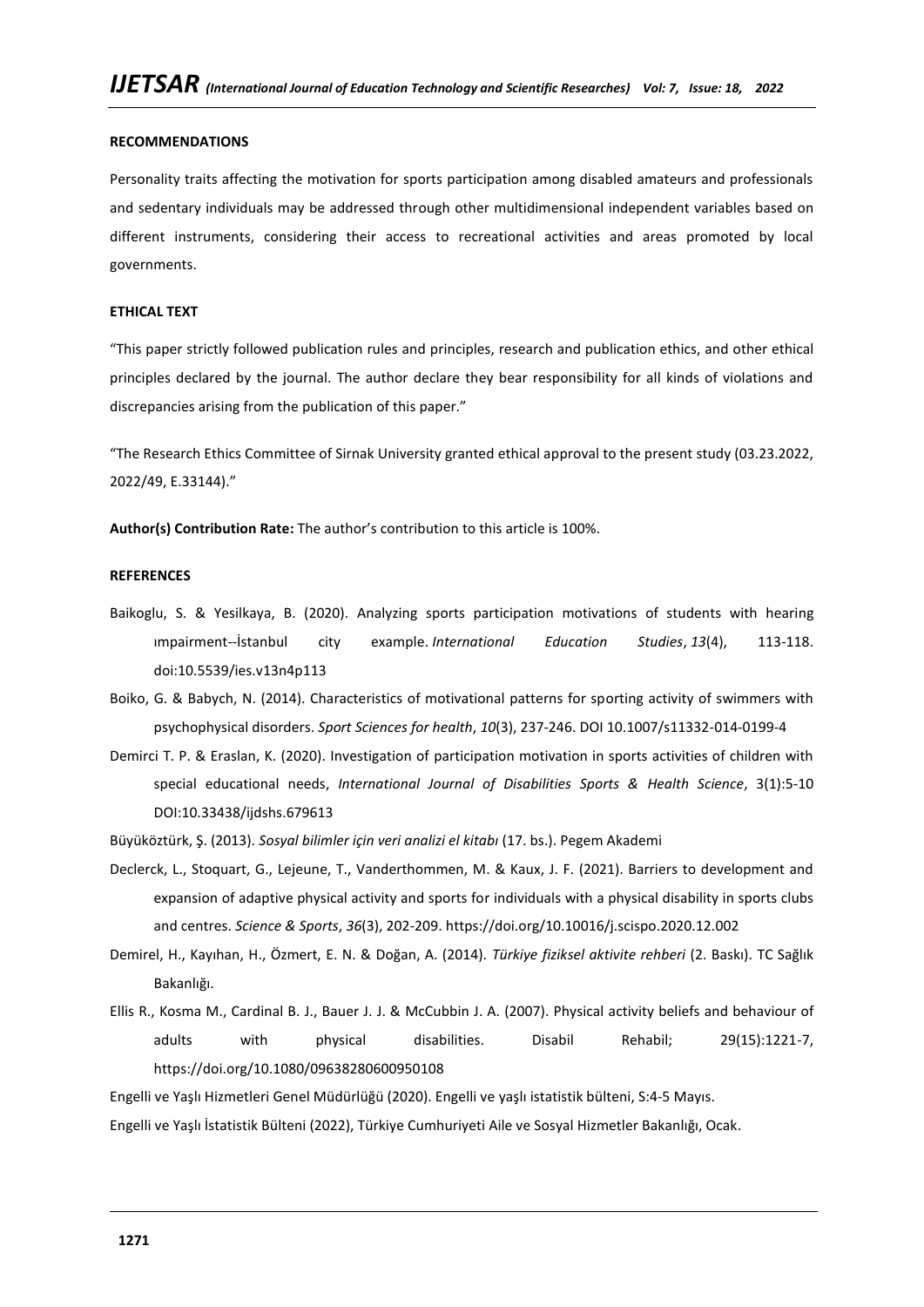- Emamvirdi R., Hosseinzadeh Asl N. R., İlhan E. L. & Çolakoğlu, F. F. (2020). Psychological flexibility and sports participation motivation in athletes with physical disabilities. *Beden Eğitimi ve Spor Bilimleri Dergisi*. 14(2), 271-281.
- Erbaş Ü., Gümüş H. & Laurentiu, T. G. (2021). Leisure and recreation activities for disabled people . *Journal of Disabilities Sports and Health Sciences*, *4*(1), 1–7. DOI:10.33438/ijdshs.732891
- Esatbeyoğlu, F. & Karahan, B. G. (2014). Perceived participation barriers to physical activity among ındividuals with disabilities, Hacettepe J. of Sport Sciences, 25(2), 43-55
- Fraenkel, J. R., Wallen, N. E. & Hyun, H. (2006). How to design and evaluate research in education. *Mac Graw Hill.*  In: Inc.
- Jaarsma, E. (2014). Sports participation and physical disabilities. *Scandinavian Journal of Medicine and Science in Sports*, *24*, 54-73.
- Jaarsma, E. A., Dijkstra, P. U., Geertzen, J. H. B. & Dekker, R. (2014). Barriers to and facilitators of sports participation for people with physical disabilities: A systematic review. *Scandinavian journal of medicine & science in sports*, *24*(6), 871-881. <https://doi.org/10.1111/sms.12218>
- Karasar, N. (2009). Bilimsel araştırma yöntemi: kavramlar, ilkeler, teknikler In (trans.: Scientific research method: concepts, principles, techniques) 7. Printing, 3A Research Education, Danışmanlık Ltd. Com.
- Martin J. J. (2006). Psychosocial aspects of youth disability sport. Adapt Phys Act Q 2006;23(1):65-77)
- Meriç, S. & Turay, Ö. (2020). Investigation of the relationship wheelchair basketball players sport participation motivation and life quality. Van *Yüzüncü Yıl University The Journal of Social Sciences Institute,* (48), 433- 450.
- Mumcu, H. E., Acet, M., Kusan, O., Zambak, Ö. & Koç, M. C. (2017). Examining to see elite sight-disabled athletes according to the dimensions of the scale of motivation in sport. *Journal of Human Sciences*, 14(3), 2590-2600. doi:10.14687/jhs.v14i3.4395
- Shihui, C., Jin, W., Mei, J. & On, L. K. (2007). Motivation of sport participation in elite athletes with physical disabilities in mainland china. *Asian Journal of Exercise & Sports Science*, *4*(1), 63-67. doi: 10.1123/apaq.2016-0127

Tabachnick, B. G., & Fidell, L. S. (2013). Using multivariate statistics: International edition. *Pearson*.

- Tekkurşun Demir. G., İlhan, E. L., Esentürk, O. K. & Adnan, K. A. N. (2018). Motıvatıon scale for sports partıcıpatıon of people wıth dısabılıtıes (mssppd): A study of valıdıty and relıabılıty, *Spormetre The Journal of Physical Education and Sports Sciences, 16*(1), 95-106. [https://doi.org/10.1501/Sporm\\_0000000347](https://doi.org/10.1501/Sporm_0000000347)
- Tekkurşun Demir, G. & İlhan, EL. (2019). Motivation for participation in sports: a research on the visually ımpaired athletes. *Gaziantep University Journal of Sport Sciınce, 4(*1), 157-170, DOI: 10.31680/gaunjss.525455
- Tekkurşun Demir, G. & İlhan, E. L. (2020). Engelli sporcularda spora katılım motivasyonu. *Ankara Üniversitesi Eğitim Bilimleri Fakültesi Özel Eğitim Dergisi*, *21*(1), 49-69. doi: 10.21565/ozelegitimdergisi.490063
- Tenenbaum G, Eklund R. C. (2007). Exercise adherence. In: Handbook of sport psychology. Third ed. Hoboken, New Jersey: John Wiley & Sons, Inc, 516-8, Hoboken, NJ: John Wiley & Sons, Inc.